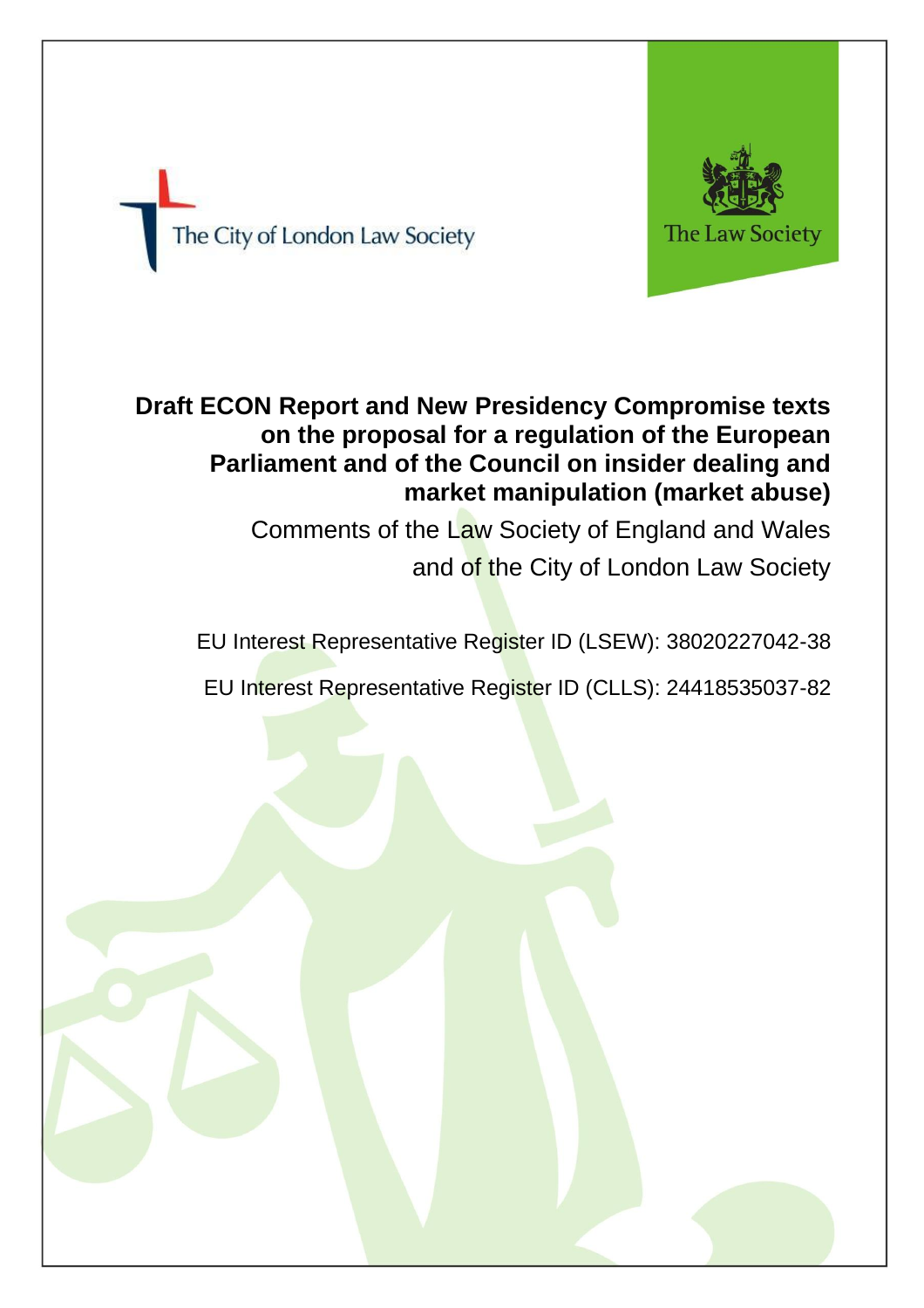# **Draft ECON Report dated 20 March 2012 on the proposal for a regulation of the European Parliament and of the Council on insider dealing and market manipulation (market abuse) (COM(2011)0651 – C7-0360/2011 – 2011/0295(COD))**

# **New Presidency Compromise on the above regulation dated 22 May 2012 and 11 June 2012 (Interinstitutional File 2011/0295 (COD)**

# **Comments of the Company Law Committee of the Law Society of England and Wales and the City of London Law Society Company Law Committee**

- 1. These comments have been prepared on behalf of the Company Law Committee of the Law Society of England and Wales and the City of London Law Society Company Law Committee.
- 2. The Law Society of England and Wales is the representative body of over 140,000 solicitors in England and Wales. The Society negotiates on behalf of the profession and makes representations to regulators and Government in both the domestic and European arena. This response has been prepared on behalf of the Law Society by members of the Company Law Committee. The committee is made up of senior and specialist corporate lawyers
- 3. The City of London Law Society (CLLS) represents approximately 13,000 City lawyers through individual and corporate membership including some of the largest international law firms in the world. These law firms advise a variety of clients from multinational companies and financial institutions to Government departments, often in relation to complex, multi-jurisdictional legal issues. The CLLS responds to a variety of consultations on issues of importance to its members through its 17 specialist committees and in this case the response has been prepared by the CLLS Company Law Committee.
- 4. These comments comprise the views of the Joint Committee on (i) the draft ECON Report dated 20 March 2012 on the proposal for a regulation (the "**Regulation**") of the European Parliament and of the Council on insider dealing and market manipulation (market abuse) (COM(2011)0651 – C7-0360/2011 – 2011/0295(COD)) (the "**Report**") and (ii) the Presidency compromise text for the proposal dated 22 May 2012 as amended by the revised Presidency compromise text dated 11 June 2012 (the "**Presidency Text**").

#### **Recital 8 - Amendment 1 ECON Report**

5. The Committee notes in the Explanatory Statement to the Report that all references to Organised Trading Facility (OTF) have been removed on the basis that Asian markets are not as fragmented as those in the EU and as a result supervision and insider manipulation surveillance is less complex for authorities to perform. It is not clear if this provision has been deleted because an OTF is considered to be a less fragmented market similar to an Asian market or whether there are other specific reasons. The Committee would welcome further clarification on this point.

#### **RECITAL 8 – PRESIDENCY TEXT**

6. The latest text provides for ESMA to publish a list of the financial instruments which are admitted to trading or are traded on trading venues which they supervise. It is not clear if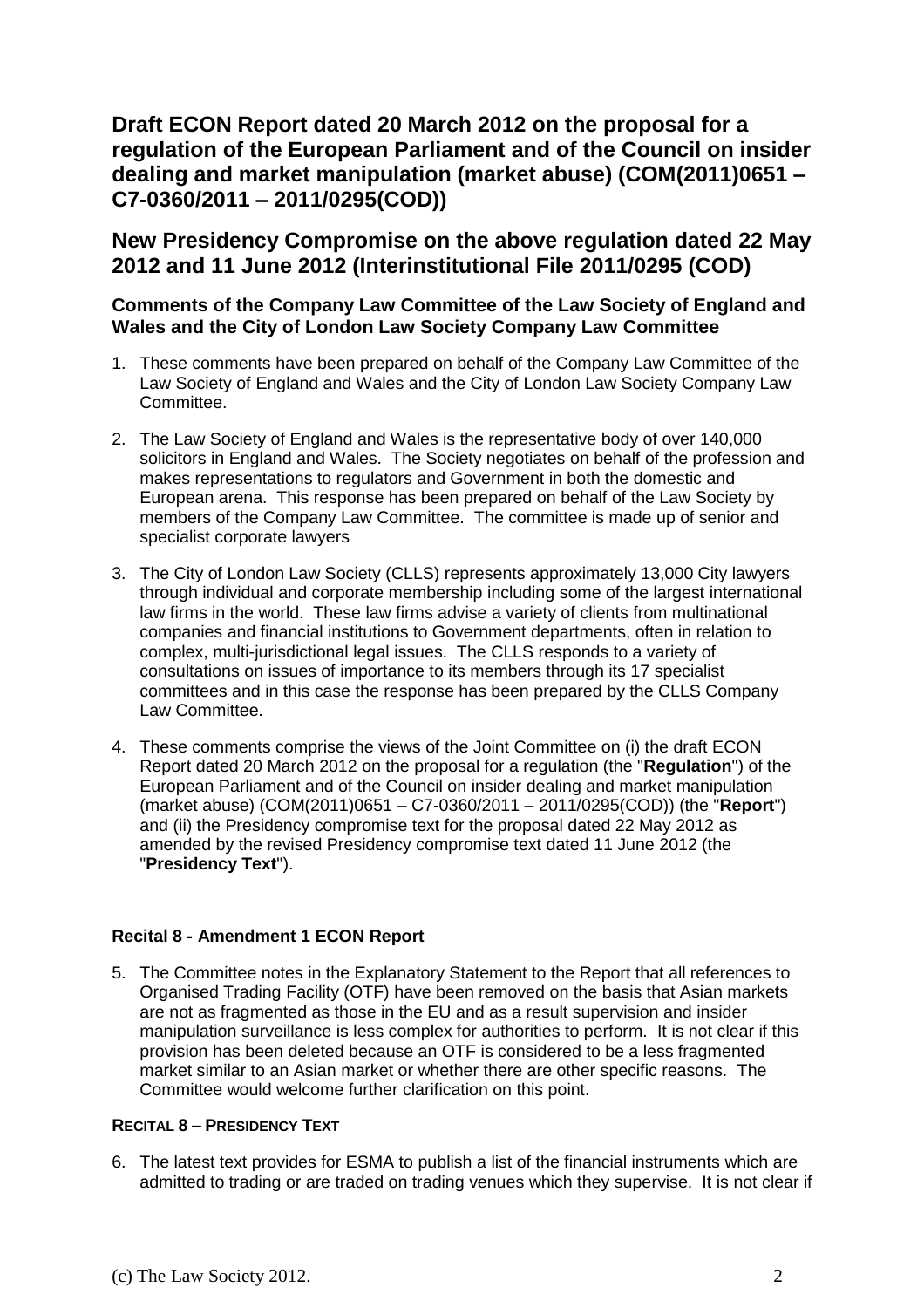it is intended that this should be a list of specific securities or types of security – if it is the latter, the list will be bound to be very generalised and we wonder how helpful this will be.

# **Recital 14 - Amendments 2 to 4 ECON Report**

7. The Committee welcomes the inclusion of original recitals 29, 30 and 31 from Directive 2003/6/EC on insider dealing and market manipulation ("**MAD**"). Recitals 18 (requirement to consider what a normal and reasonable person would know or should have known in the circumstances) and 20 (legitimate reasons for transactions and conformity with accepted practices) of MAD should also be included as new recitals, as these provide important guidance on the understanding of the operative provisions of the Regulation.

# **Recital 14 (a) - Presidency Text**

8. We welcome the proposed inclusion of recital 14a to make it clear that the Regulation is not intended to prohibit discussions between shareholders and management concerning an issuer. We do not think it is necessary or appropriate to include the word "reasonable" or "illicit" before the word "discussions".

# **Recital 27 - Amendment 5 ECON Report**

9. The Committee notes that the exemption for issuers on SME growth markets to produce insider lists has been deleted, and that all market participants should apply the same rules. The Committee believes that whilst insider lists are a useful tool for competent authorities' initial investigation of suspected market abuse, the use of such lists is not generally critical for competent authorities to establish whether a particular individual has committed market abuse. Whilst on the one hand it may not be a large burden for SMEs to produce insider lists once the rules relating to the production of those lists are established, the Committee's view is that, before deleting the exemption, it should be established to what extent SMEs would find it a burden to produce insider lists and how beneficial it would actually be in terms of law enforcement for the exemption to be deleted.

# **Recital 28 - Amendment 6 ECON Report**

10. The Committee welcomes the deletion of a uniform threshold below which transactions need not be notified by a manager. The UK does not operate such a threshold and the reporting system is easier to operate without such a threshold in place.

#### **Recital 35a - Amendment 11 ECON Report**

11. The Committee welcomes proposed new Recital 31(a), as it will give Member States discretion to impose criminal sanctions and/or civil sanctions, depending on the facts of the case. This is currently the practice in the UK, where criminal penalties are only sought for the most serious offences.

# **Article 6 (1) (e) - Amendment 18 ECON Report**

12. The Committee notes that the inclusion of the proposed wording "*and where any type of conduct upon such information is likely to be regarded by a reasonable investor who regularly deals on the market as a failure on the part of the person concerned to observe the standard of behaviour reasonably expected of a person in such position in relation to that market*" is an attempt to build the new inside information limb in Article 6(1)(e) around the UK's RINGA (relevant information not generally available) test in section 118(4) of the Financial Services and Markets Act 2000. The proposed wording,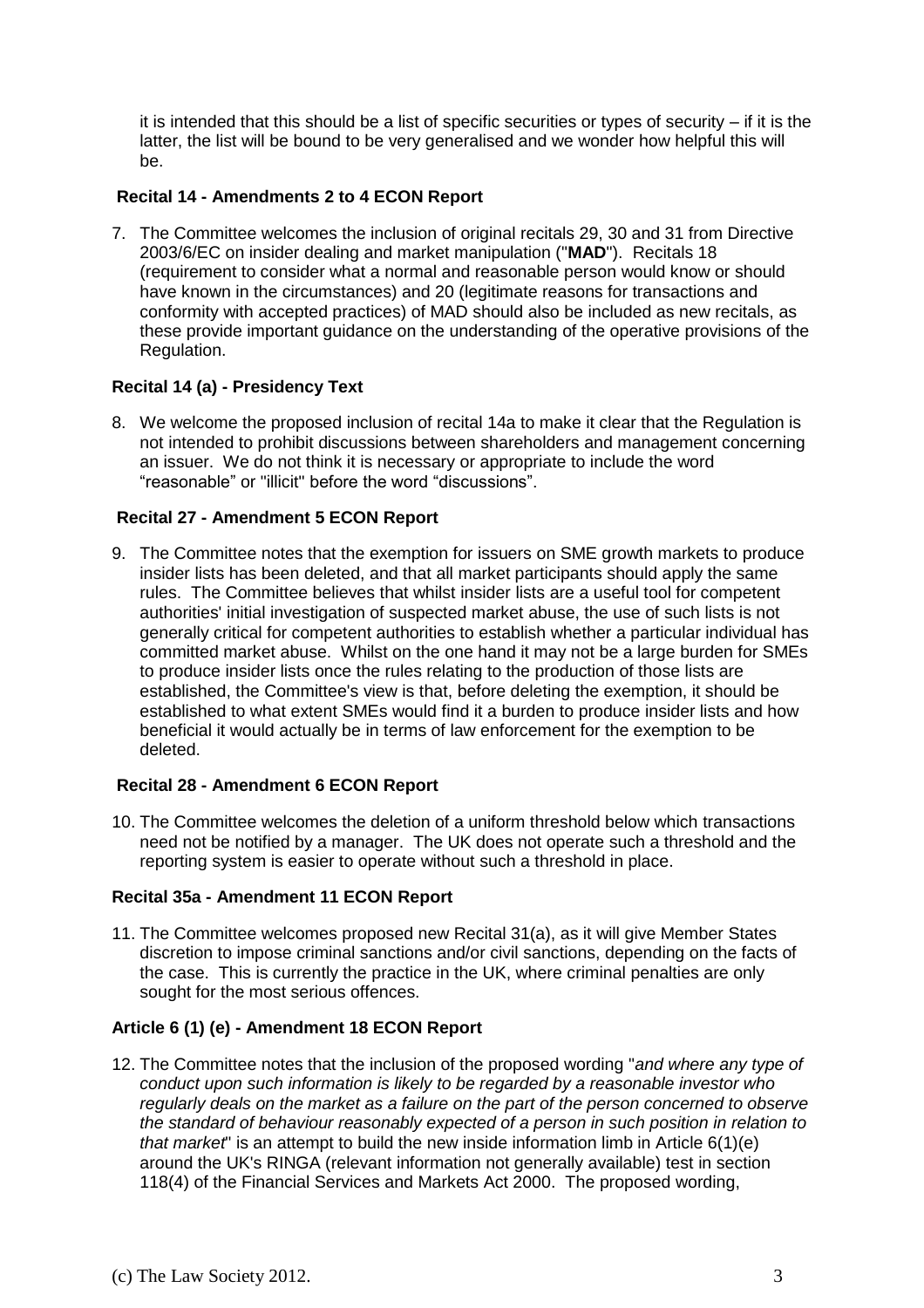however, confuses the issue as to what constitutes inside information and the separate test as to whether dealing on the basis of such information is market abuse. We do not see how the additional wording could work in terms of enabling an issuer to determine whether it has inside information which needs to be announced – we tend to the view that basing a test round whether conduct upon such information is likely to be regarded as a failure to maintain an appropriate standard of behaviour does not make sense. The Committee prefers the approach suggested by it in paragraphs 9 to 14 of the attached response paper to the Regulation dated March 2012 (the "**Response Paper**").

# **Article 6 (1) (e) - Presidency text**

13. We welcome the deletion of Article 6.1(e) and the proposed amendments to Article 6.3 to make it clear that the question whether a reasonable investor would be likely to use information as part of the basis of his investment decision is only a factor to be taken into account in deciding if information would be likely to have a significant effect on the prices of financial instruments (and is not determinative). We would therefore support Amendments 169 to 172 (which delete Article 6.1(e)).

#### **Article 6.2 – Presidency Text**

14. We think that it would be clearer to word the final sentence of this Article as follows:

*In this respect in the case of a process which occurs in stages, every intermediate stage of the process shall be considered as a separate event to determine whether it is of a precise nature, irrespective of whether the remainder of the process can be reasonably expected to occur.* 

#### **Article 6 .4 - Presidency text**

- 15. We are concerned by Article 6.4 proposed in the Presidency compromise text, which proposes that ESMA should issue guidelines to issuers to determine at what point inside information occurs where a process occurs in stages. We think that it will be very difficult for ESMA to produce useful guidelines and will run the risk of issuers having to make an announcement too early, damaging their commercial interests, or too late, damaging investors. We think the proposed additional wording in Article 6.2 (which provides that where a process occurs in stages every intermediate stage can constitute an event which has occurred irrespective of whether the end stage can be reasonably expected to occur) is sufficient and appropriate to deal with processes that occur in stages.
- 16. The reason why we do not think ESMA guidelines on this would be appropriate or helpful is as follows. For information to be inside information, it must:
	- a. be precise
	- b. not have been made public
	- c. relate to one or more issuers of financial instruments; and
	- d. if made public, be likely to have a significant effect on the price of the relevant financial instruments or related derivatives.
- 17. Where a process occurs in stages, such as a merger, change in manager, bond issue or contract negotiation, each stage in the process can be of a precise nature – e.g. the initial approach by a purchaser to a target company, a director indicating that he may wish to leave a company, an issuer discussing a possible bond issue with advisers or parties to a possible contract meeting to discuss heads of terms. However, in each case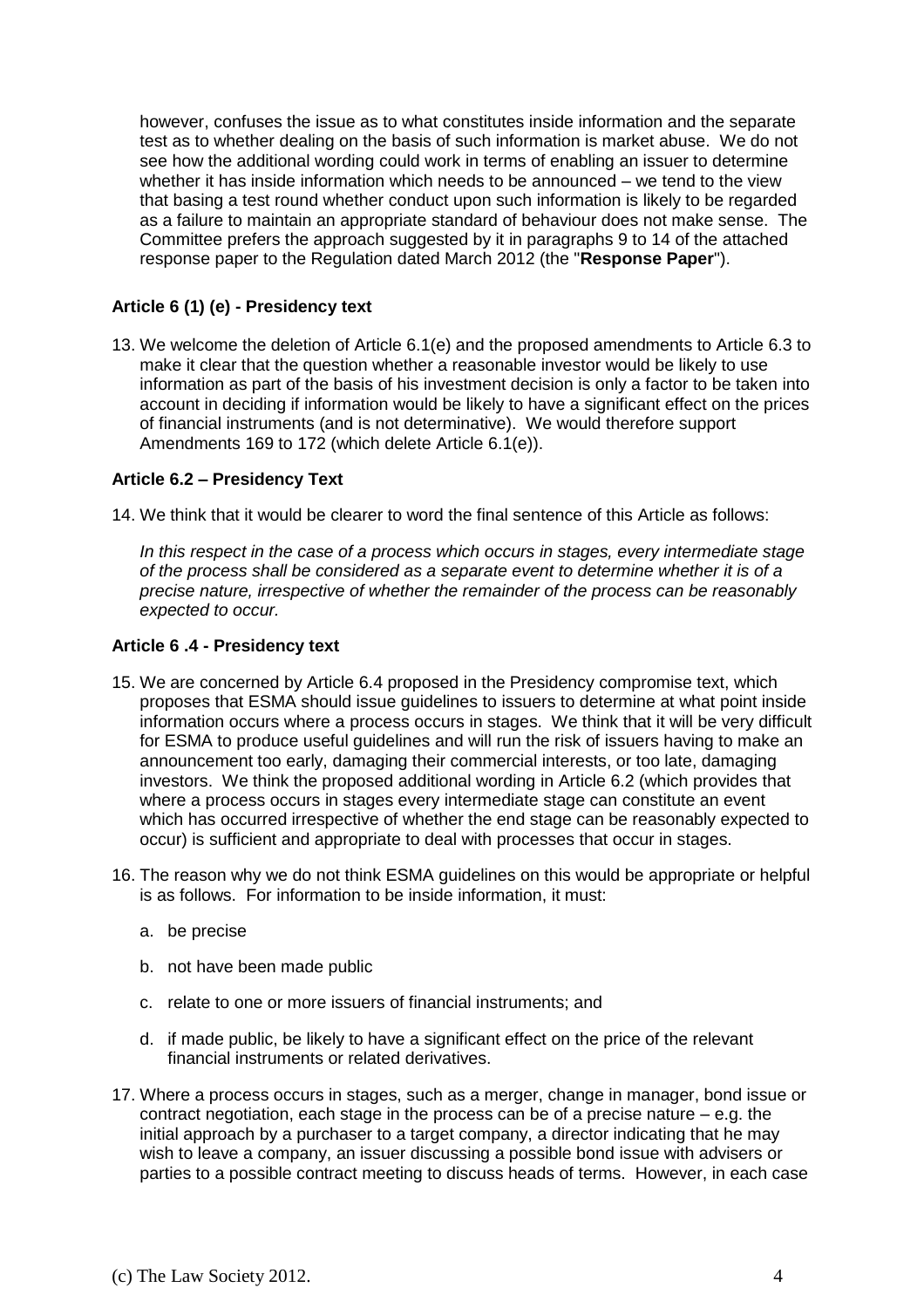the question of whether inside information has occurred at any particular stage will normally depend to a large extent on whether the information relevant to the particular stage would be likely to have a significant effect on the price of the party's financial instruments (or related derivatives). This, in turn, will depend on the market's view of the particular company and what is likely to be price sensitive in relation to that company. As the facts will be specific to each company it is likely to be very difficult, if not impossible, to create guidelines that would apply appropriately to all companies. For some companies, the fact that a company has commenced negotiations with a particular third party could be price sensitive, whilst for other companies this might not be. Similarly, in some cases there may be such uncertainty about negotiations at a particular stage that they would not be price sensitive, whereas in other cases negotiations at that stage may be price sensitive. The importance of the particular merger, or contract, the identity of the director or the size of a bond issue could all be relevant factors.

18. We therefore suggest that Article 6.4 should be deleted.

#### **Article 7 - Presidency text**

19. The latest Presidency compromise text has changed one of the ingredients for the insider dealing offence to a person obtaining the information through being involved in **unlawful** activities whereas in the draft regulation and the previous compromise text the test was being involved in **criminal** activities (this is already wider than the test in the current Directive). We think that the latter test is the appropriate one here. Certainty in the law is of paramount importance and the wide-ranging and uncertain meaning of "unlawful" may in a number of situations make it difficult for someone to know if the article applies to him. This also applies to Article 7b.2(e).

#### **Article 7a – Presidency text**

- 20. The latest Presidency compromise text has added wording in Article 7(a) (1) so that the defence to insider dealing in the context of a public takeover bid only applies where the information is used "for the purposes of determining the offer price of the shares to which the information relates or to propose a merger with" the other company involved. This is considerably narrower than the wording in Recital (29) of the current directive, which provides: "Having access to inside information relating to another company and using it in the context of a public takeover bid **for the purpose of gaining control of that company** or proposing a merger with that company should not in itself be deemed to constitute insider dealing."
- 21. We think that the existing wording is more appropriate. We therefore suggest that Article 7a should read "Insider dealing does not arise where the person possessing insider information uses that information in the context of a public takeover bid for the purpose of gaining control of another company or proposing or effecting a merger with that company to which the information relates."
- 22. We assume that this provision is foreshadowed by Recital (16e) and the wording of that section should be made consistent.

# **Article 8 (1) (a) – Presidency text**

23. We do not see the need for the words in square brackets at the end of this Article as we consider that the legitimacy test should be the relevant one. Conformity with accepted market practice will be relevant to the determination of whether or not transactions are legitimate but this need not be the sole criterion.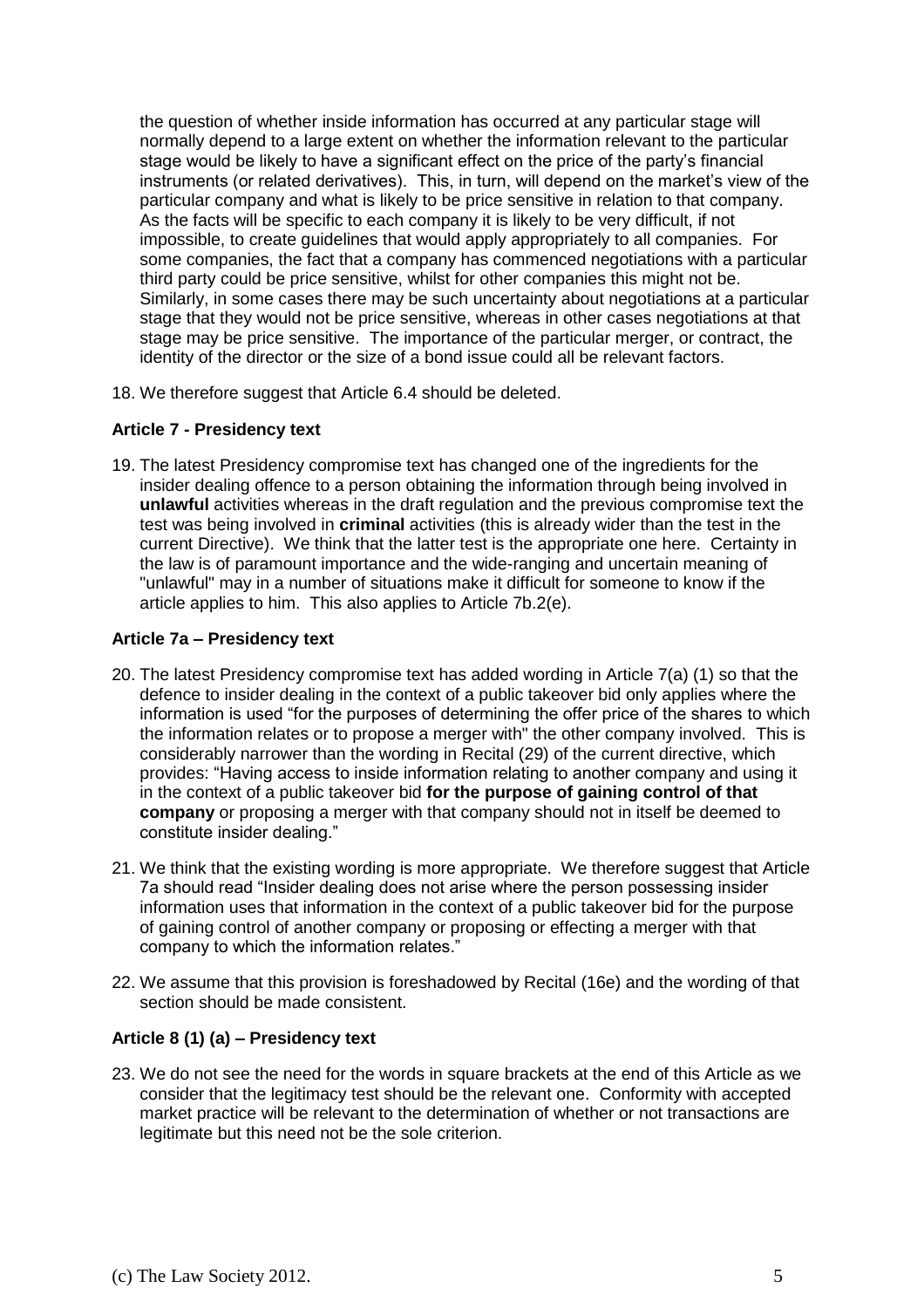# **Article 8 (1) (b) - Amendment 19 ECON Report**

24. It is not clear what it meant by the words "or the normal functioning" in relation to financial instruments or spot commodity contracts. The term "normal functioning" is more often associated with the operation of markets as opposed to instruments or contracts. This should be clarified.

#### **Article 8(3) (a) - Amendment 20 ECON Report**

25. The inclusion of the words "or otherwise" is extremely wide and should be deleted.

#### **Article 12(1) - Amendment 24 ECON Report**

26. This amendment suggests that an issuer of a financial instrument must make a separate notification to the public as soon as it has reported the inside information to the relevant competent authority. In the UK, an issuer must notify a Regulatory Information Service (RIS) as soon as possible of any inside information which directly concerns the issuer. Aside from an obligation on the issuer to publish inside information announced via a RIS on its website, there is no additional requirement for an issuer to notify the public of that inside information after it has made the appropriate notification to the RIS. This amendment should be clarified so that, as an alternative, an issuer of a financial instrument should be able to discharge the obligation to inform the public simply by making an announcement to the competent authority or an RIS (in addition to the requirement to publish inside information announced via an RIS on its website).

#### **Article 12.1- Presidency text**

- 27.The proposed Presidency compromise text provides in (1) "An issuer of a financial instrument shall inform the public as soon as possible of inside information when the inside information is likely to occur even if not yet formalised , which directly concerns the issuer or the financial instrument issued by the issuer.."
- 28. This wording seems to be intended to require an issuer to announce inside information at an early stage and we do not think that this is appropriate or practical. The current directive (Article 6) provides that "Member States shall ensure that issuers of financial instruments inform the public as soon as possible of inside information which directly concerns the issuers." We think this approach is better because it requires issuers to announce inside information (subject to the ability to delay) as soon as possible when it becomes inside information – i.e. as soon as the four tests set out in our comments on Article 6.4 above are satisfied. It is therefore not necessary (and it is confusing) to include wording about the timing of the announcement in Article 12.1. Timing will be one of the factors an issuer will need to consider in deciding if information meets the definition of inside information and hence if an obligation to make an announcement has arisen. We suggest that the sentence is redrafted to read "*An issuer of a financial instrument shall inform the public as soon as possible of inside information which directly concerns the issuer.*"
- 29. If there is a concern that issuers need to understand that information can be precise or can be likely to have a significant effect on price before a decision has been formalised or when an event may reasonably be expected to occur, that could be dealt with separately in guidance on the meaning of "precise" or how the definition of "inside information" is to be considered by issuers.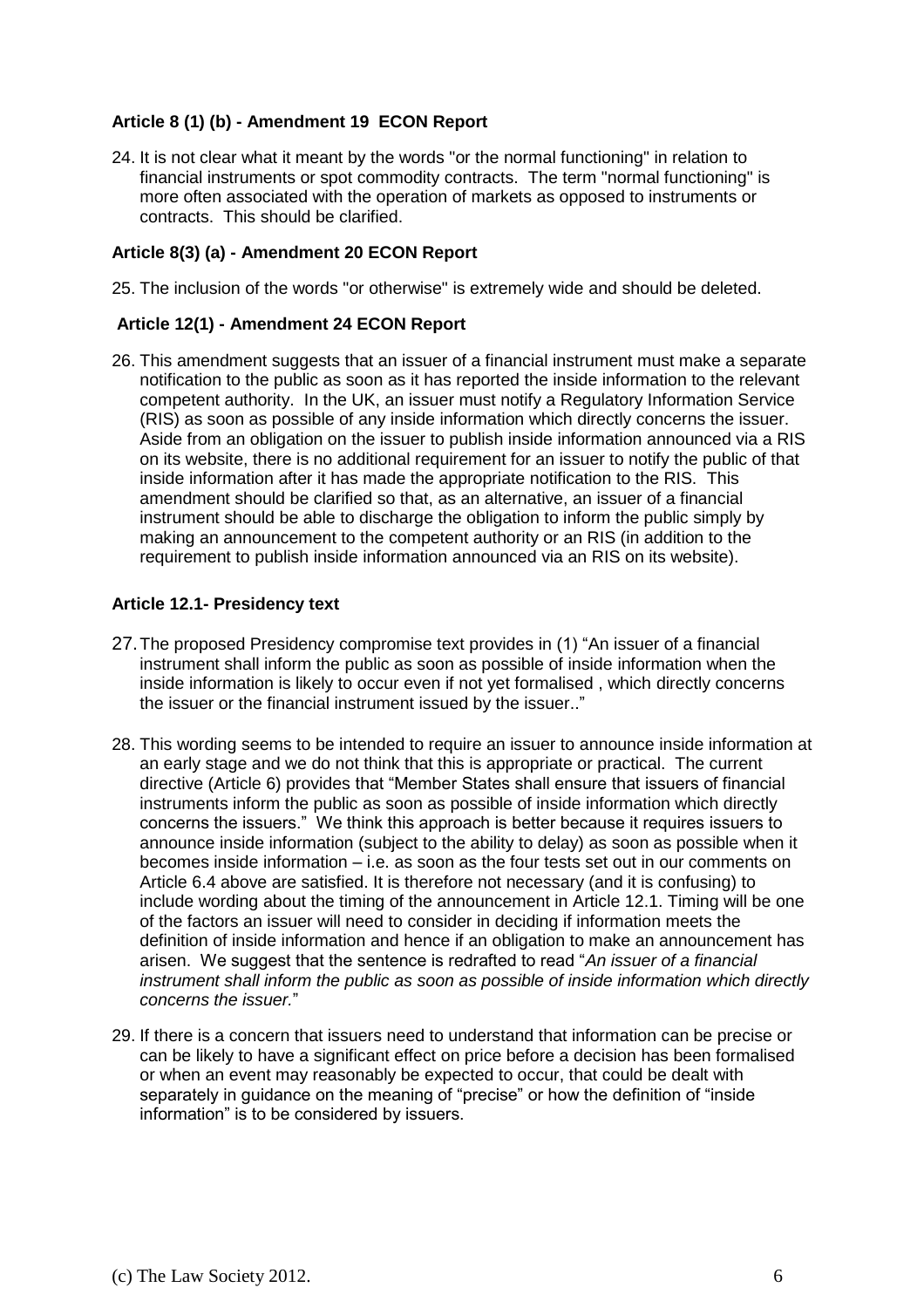# **Article 13.1 – Presidency text**

- 30. We are glad to see that the latest changes to the Presidency Text recognise that insider lists may be kept by those acting on behalf of an issuer or on their account, as this was not clear in the previous wording. However the word "or" should be substituted for "and" in the second line of the Article in order to give effect to this.
- 31. We think that the first indent is unclear and should read: "draw up a list of all person working for them who have access to inside information, whether under a contract of employment or otherwise , who have access to inside information and of those acting as advisers, accountants, credit rating agencies or otherwise performing tasks through which they get access to inside information".
- 32. We also think that it would be clearer if the words " or on behalf of" be inserted (i) after "shall be drawn up by" in Article 13.2 and (ii) after the words " should be kept by" in Article 13.4.
- 33. We note that Article 13.1 (d) requires an acknowledgment of the insider's duties and sanctions to be in writing. Whilst we believe that many issuers will seek written acknowledgments we would question whether the law needs to require these to be in writing – the current Directive does not require this.

# **Article 13(3) - Amendment 27 ECON Report**

34. It is not clear why this amendment has been deleted. The Commission's proposed text in Article 13(3) of the Regulation would cover, for example, depositary receipts of financial instruments which may not have been admitted to trading. In those circumstances, Article 13 should not apply and Article 13(3) should be reinstated.

#### **Article 14(4) - Amendment 30 ECON Report**

35. The Committee agrees that a person discharging managerial responsibilities within an issuer of a financial instrument should not be able to conduct any transactions on his or her own account relating to the shares of that issuer or derivatives or other financial instruments linked to them within a certain close period. However, the use of the terminology "within a trading window" is confusing, as it implies that trading within a certain period is permitted. As trading is to be prohibited during the relevant period, the words "within a close period" would be more appropriate.

#### **Article 14(6) – Presidency Text**

36. There is an exemption from the requirement for the announcement of transactions in shares or securities by persons discharging managerial responsibilities for transactions totalling under EUR[15,000] over a period of [1 year]. It is not clear what this means. Will issuers (or PDMRs) have to keep a rolling list of what they have done and calculate the 12 calendar months on a rolling basis? If so, it would seem preferable to use a calendar year starting 1 January as this should make the calculation easier for PDMRs to track.

#### **Article 29 – presidency text**

37. We agree with the deletion of paragraph 1b of the first draft of the Presidency Compromise which would have required issuers to put an internal compliance system in place to allow for reporting by employees of possible breaches. Our view is that such a requirement is not appropriate for issuers generally. We suggest it is made clearer that the mechanisms that have to be put in place do not apply to all employers but only to those engaging in activities that are regulated for financial services purposes.